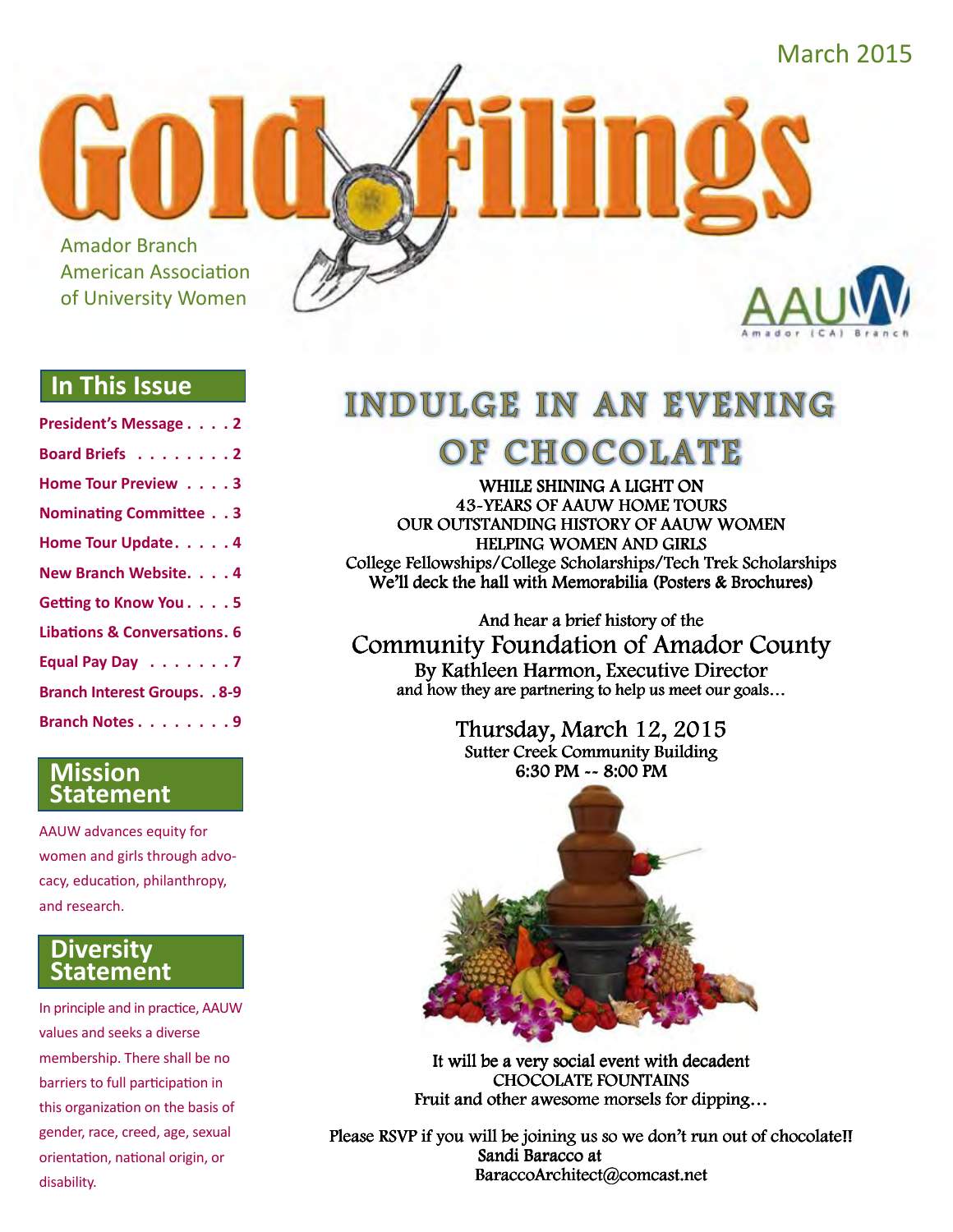

#### *by Michele Powell*

We are all delighted by this weekend's rain and grateful for the needed water it brought to the Mother Lode. I'm keeping fingers crossed for more rain as we near the beginning of spring.

Spring brings with it Equal Pay Day on April 14 which is the symbolic day that women's wages reach men's for 2014. Please read Bonnie Krupp's article on this topic on page 6.

April 18 is the 2015 Home Tour. Chair Nancy Schuster and her amazing committee have been working hard to ensure that this event is a successful fundraiser. This is our only fundraiser and the only way we have to generate monies to fund our scholarship program. This year we are offering \$10,000 in scholarships.

In the AAUW Amador Branch 2014-2015 Directory on page 3 there is a brief section with the title Home Tour; the second to the last sentence urges all branch members to "Please plan to make this year's Home Tour the best ever by being a hostess, **purchasing a ticket**, baking cookies and rendering service in other areas."

Let me underscore the importance of your buying at least one Home Tour ticket. It is a basic expectation of membership. This is so important to the fundraising effort. If each of our approximately 92 members bought one ticket that would bring in \$2,024. Last year only 26 members bought 43 Home Tour ticket totaling \$946. I know we can do better than that this year.

Tickets will be for sale at the mini-tours and local outlets as listed on our website. Details are on page 4. Thank you.

# **Board Briefs**

Board Briefs 2-19-15

- The Treasurer gave her report.
- Public Policy Chair, Bonnie Krupp, will showcase pay equity efforts and Equal Pay Day (April 14, 2015) in the *Gold Filings*.
- There will be a membership drive March 16-June 30; the March program will be open to prospective members.
- Home Tour highlights: brochure ads are coming in strongly; all hostess assignments have been filled, but some parking attendants are still needed. Postcards are ready, and tickets are at the printers. The poster was passed around. Ticket sales on April 18 will be at the Amador STARS on Ridge Road.
- The new website is up and running at *amador-ca.aauw.net*
- The branch is enrolled with National to participate in the Membership Payment Program, where branch members can opt to go to the National website to pay dues with a credit card.

I want to thank seven of our branch members who went to Ione on Thursday night February 12 to participate in a roundtable discussion with Argonaut H.S. girls. The topics of discussion were varied, but the purpose was to share insights about the value of higher education, career paths and personal stories. A big thank you to:

| Kelli Garcia  | Isabel Singleton | Mara French |
|---------------|------------------|-------------|
| Greta McElroy | Lynn Morgan      |             |
| Kristen Root  | Karen Dickerson  |             |

When you read Nancy Street's short report on the progress of the nominating committee, please consider stepping up to fill one of these vacant chair positions or offices. We need your involvement to ensure that Amador branch is a strong and vibrant member of the national AAUW community.

In closing, I look forward to seeing you at the March 12 program where we'll recognize Women's History Month by learning about our partner, Amador Community Foundation, from Executive Director, Kathleen Harmon and by celebrating our branch history and enjoying each others' company while enjoying chocolate. Sounds great to me!

*–Michele*

## **April Newsletter Deadline**

The deadline for submitting articles and information for the April issue of Gold Filings is March 25th. Please submit material as soon as you can. Thank you.

- The Nominating Committee is now recruiting for elected officer nominees and appointed board members.
- The Stephen Honeychurch Memorial Scholarship will be awarded in May to an Upper Division/ Graduate student. Anyone can make a donation in memory of or in honor of someone to the general scholarship fund. Information will be published in the newsletter.
- Opportunity Quilt donations are NOT tax deductible.
- A new branch representative to the Amador Community College Foundation is needed.
- The March program will feature Kathleen Harmon of the Amador Community Foundation, a Power Point presentation on Home Tour history and our connection to ACF, and a chocolate fountain.
- The G.H.O.S.T. round table at Argonaut High School featured seven AAUW Amador members and was attended by an estimated 25 girls.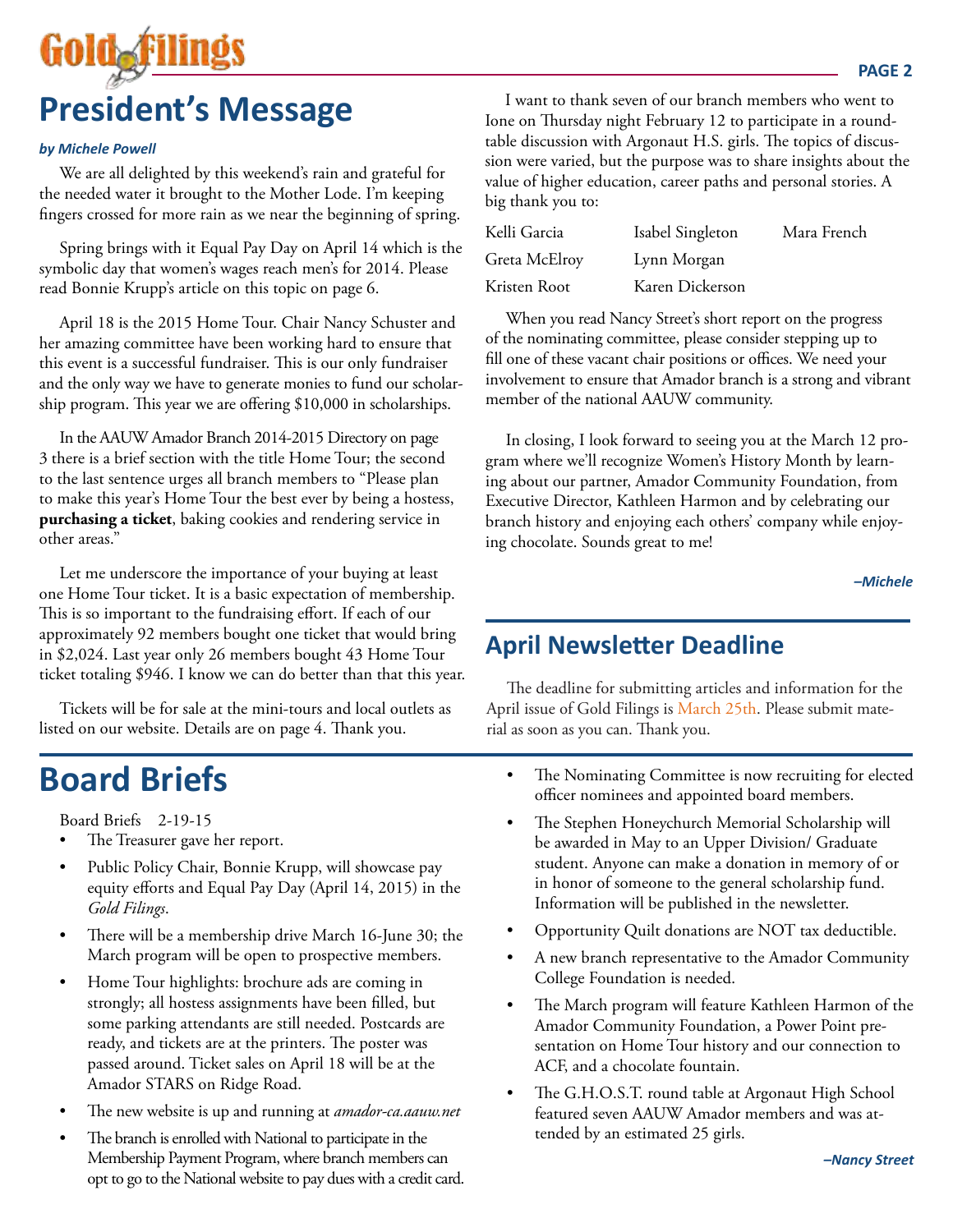

# **Home Tour Preview**

## **Canyon Oak Cottage**

he term "cottage" understates the grandeur of this three-<br>story home, which sits on 5 acres and has expanded from<br>3000 sq. ft. to its present 5,000 sq. ft. A modest gravel<br>driveway leads to the home's entrance. The entry d he term "cottage" understates the grandeur of this threestory home, which sits on 5 acres and has expanded from 3000 sq. ft. to its present 5,000 sq. ft. A modest gravel beautiful stained glass, was imported from Portugal. The foyer is a cozy greeting area with unique furniture pieces and lovely paintings.

The remodeled kitchen has light stained oak cabinets by local craftsman John LeSage, slate floors and granite counter tops throughout. The nearby dining room is open to the kitchen, living room and covered patio, with natural light streaming in. Step down to the sunken living room and admire the fireplace, surrounded by built-in oak cabinetry by LeSage and complementary oak flooring. Also to be admired is the ironwork throughout the house. Wrought iron handrails and balcony rails are accented with sculptured acorns and oak leaves, the work of Chris Parkey Iron Works in Martell.

This home has a room for everyone's interest: a wrap-around library that leads to the living room, a quilting room which houses an impressive quilting machine, a "wine cellar" with bottles of wine lining the walls leading to the recreation room, and the "Canyon Oak Tavern", a quaint and cozy bar that rivals any London pub.

The outdoor entertainment area and landscaping is impressive. The area includes a swimming pool, outdoor kitchen, outdoor shower, hot tub and gazebo. The centerpiece is the tranquil swimming pool, with a waterfall that automatically turns on and off twice a day. A hot tub completes the setting for outdoor living. Beautiful oak trees surround a wooden gazebo at the back of the pool area. The spectacular setting will make it difficult for guests to leave this Canyon Oak Cottage.

## **Avio Vineyards Residence, Carriage House and Tasting Room**

elcome to Avio Vineyards and wine country living. This 77-acre wine estate is reminiscent of a traditional Tuscan farmstead, surrounded by sunny vineyards. Owners Stefano and Lisa Watson moved to this beautiful property in 2004. They named the winery Avio after the city in northern Italy from which Lisa's family originated. This vineyard residence is the location for the Home Tour Art Show. Complimentary wine tasting is also offered at the adjacent Avio Vineyards tasting room.

The setting is spectacular with views of the vineyards, rolling hills and Butte Mountain. A fountain of "The Three Graces" centers the courtyard driveway and leads to the vine-covered entrance of the estate.

The home's entry is a raised foyer with travertine stone in a Versailles pattern. The dining room on your left has a soft luster stone hand-applied finish on the walls. The walls and columns throughout the main social spaces are painted in rich shades of soft gold.

The kitchen's focal point is the large open-beam ceiling with bunches of dried herbs and wild flowers dangling from the beams. A wrought iron light fixture hangs over the work island. Countertops are black granite and flooring is a warm oak. An inviting corner breakfast nook has wraparound windows for viewing the surrounding scenery. The home was built by previous owners Martin and Diane Gates and was designed by architect Errol Esbit of Jackson.

The backyard area is a perfect setting for weddings and private parties. A lower level pool and terrace is the essence of a spa retreat. Guests can also rent the adjoining Carriage House. This one-room guest cottage is decorated in an upscale, yet rustic, Ralph Lauren western-style. The walls are wrapped in burlap and decorated with spurs and bridles.

See the Avio website at *www.aviowine.com* for more information. And don't miss this enchanting wine estate, art show and wine tasting stop on AAUW's 43rd Annual Home Tour.

# **Nominating Committee Progress Report**

The Nominating Committee has been making recruitment phone calls and emails for elected officers and appointed board positions. Many branch members have agreed to serve next year and we are forming a great team. We still have some slots to fill and are hoping that you will consider stepping up to help our branch. The open elected positions are President Elect and Membership Vice President. The open appointed positions are Community Representative, Hospitality Chair, Home Tour Chair and Newsletter Editor. Our website (*amador-ca.aauw.net*) contains job descriptions for you to peruse. PLEASE HELP! If you are interested, please contact Nancy Street at *streetjb@ volcano.net* or Jackie Martinez at *jackiemartinezm@aol.com*

*–Nancy Street*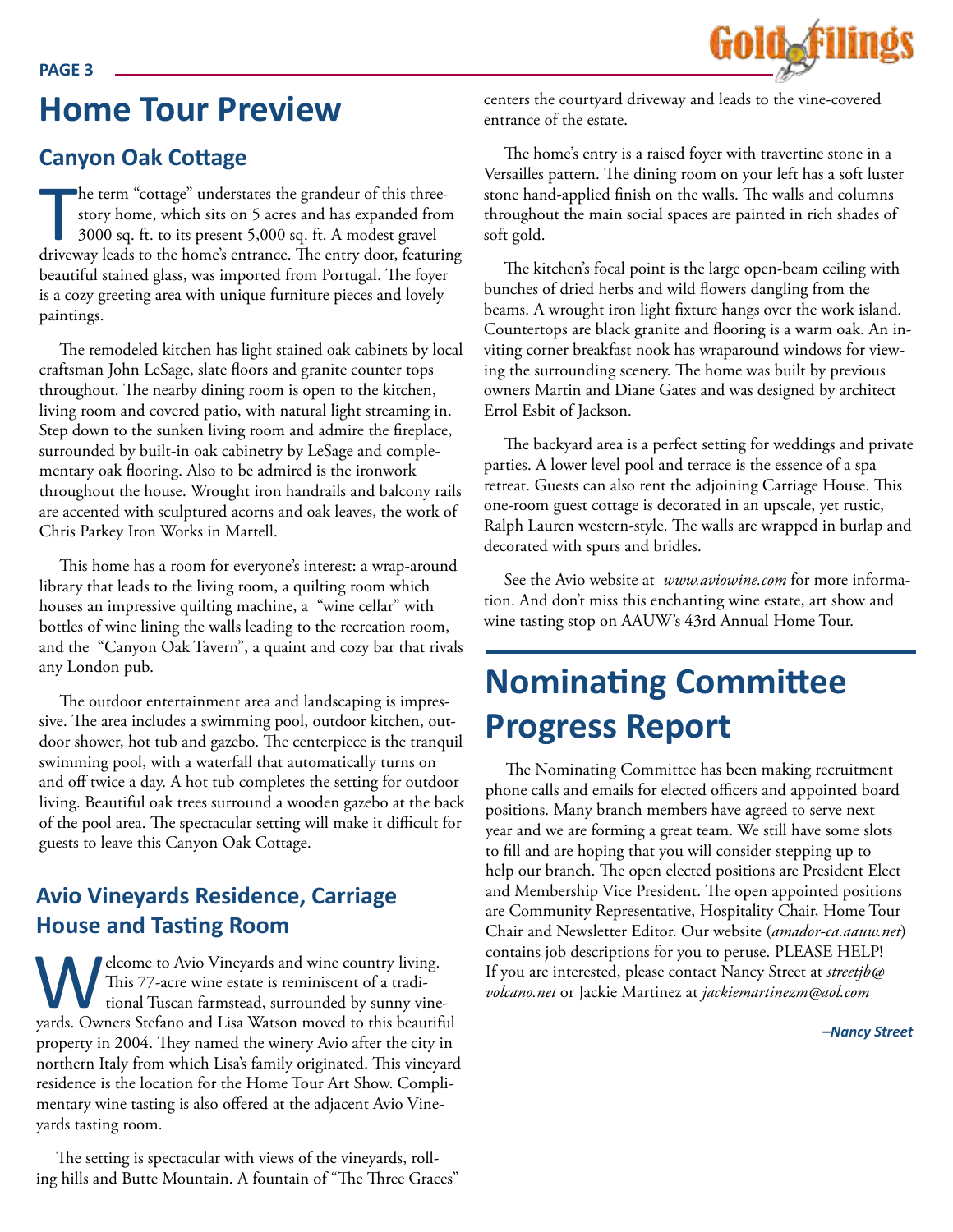# **The 43rd Annual Home Tour: Be a Part of It**



Jackson: Lady's First Ione: Ione Pharmacy Pine Grove: Pine Cone Drug Plymouth: Amador 360 Sutter Creek: Coming Attractions

#### **On Tour Day:**

Gold filing

At all locations above, and at Amador STARS, 60 Ridge Road, Suite D, Sutter Creek (between Barron's Furniture and Umpqua Bank, about 1/2 block east of the signal at Sutter Hill).

**Before April 8** AAUW Home Tour c/o Sarah Hart 19974 Jesus Maria Road Mokelumne Hill, CA 95245

*Questions? Contact Lani at 209/245-6052 or at chapman@volcano.net*

*On the web: amador-ca.aauw.net*

Your support of the annual Home Tour helps the AAUW Amador Branch provide college scholarships and educational programs for women and girls. The AAUW mission: advancing equity for women and girls through advocacy, education, philanthropy, and research.

The 43rd Annual AAUW Home Tour is in the final stages of preparation and I think you're going to be happy to be part of it. We're calling this one *Vines, Views and Villas* and you'll know why when you check out the homes and the historic Pine Grove Cemetery. The posters are being printed and you'll start seeing them all around the county very soon. This is our only fundraiser, so we're counting on all our members to support this project. This year tickets will be available for our members to purchase at the mini-tours, as well as at the outlets throughout the area. Last year's count showed that only 29 of us bought a ticket; so let's aim for 100% participation this year. Also, please think of them as the "perfect" gift for a family member, a neighbor or a friend.

> *–Nancy Schuster Home Tour Chair 2015*

# **New Branch Website Debuts**

Michele Powell and I are excited to let you know that our AAUW Branch now has a new website hosted by AAUW National. We thank Judy Regnier for all her work on and contributions to our original website and now we are entering a new era.

Megan at National created our new website based on the information from the old one, so it will seem somewhat familiar, but it has a fresh new look similar to other Branch websites that National hosts and maintains. Our new web address is: *http://amador-ca.aauw.net/* 

Anyone accessing the old site will be forwarded to the new one for one year. Soon the new site will start showing up in search engines, but that may take a couple of weeks.

We encourage you to click on this link and take a look around: *http://amador-ca. aauw.net/*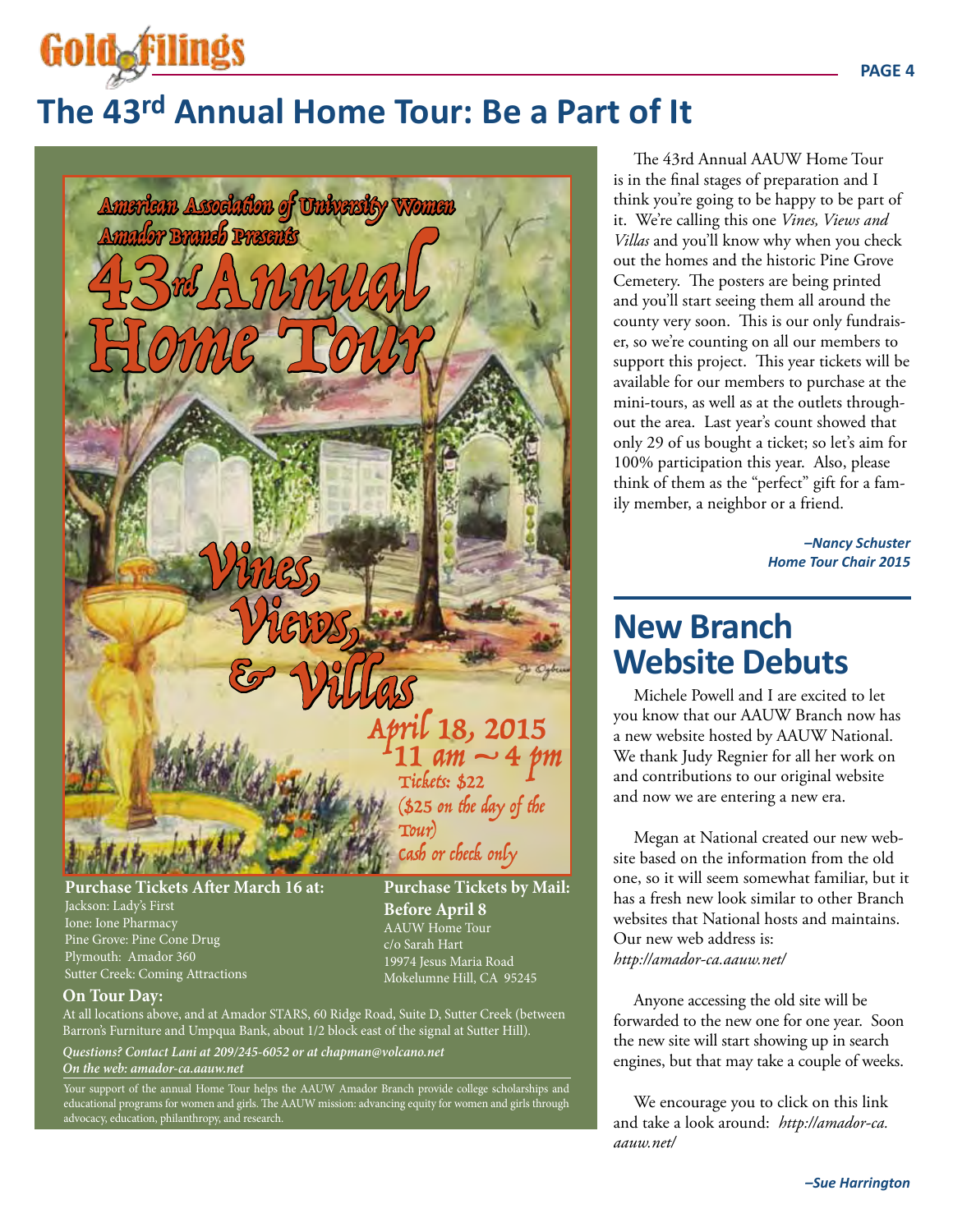

# *Getting to Know You* **Kristen Root and Samme McMahan**

**Kristen Root** drove from Pepperdine University where she is in graduate school (she will receive her MPP—a Masters in Public Policy—in April 2016) to meet me at noon on a warm Saturday. Though we had planned on lunch at the Blue Moon Cafe in Pine Grove, we found it closed and so we decided on lunch in Volcano at the St. George Bar. That is where we spent 3 hours, most of it discussing



politics and her interest in running for office. If Kristen is representative of even a small portion of young folks today, we can all be hopeful for our political future.

Bob, long-time bartender at The George, served us drinks, beer with lemon for Kristen and a white wine for me, and then food, ½ Caesar Salad for Kristen and garlic fries for me. Neither of us spent much time eating as we were more focused on discussing Kristen's life in Amador County and her desire for a life in politics.

Kristen was born 25 years ago at the hospital in Lodi (her mother had a preference for the Lodi Memorial Hospital), but she grew up in Pine Grove in Amador County. Although neither of her parents went to college (her father who still lives in Pine Grove worked as a Captain for Cal Fire and later as a logger for Sierra Pacific), they were determined that Kristen have the advantage of a college education and so, to send her on that path, they sent her to a private school, the Community Christian School in Pine Grove, for her elementary education. During this period she also attended ballet classes at a dance school, no longer in operation, located at a retail space under the Pine Grove Grocery Store.

For her secondary education, Kristen went to Amador High where she played on the volleyball team. She excelled in this sport and later got a volleyball scholarship to Holy Name University in Oakland where she received her BA in International Relations. Kristen recalls recently reading an article pointing out that athletes often end up in leadership roles. And Kristen is quite clear that she wants a political leadership role.

In addition to receiving her BA in International Relations and enrolling in the MPP program at Pepperdine, she has been preparing for a political future by interning during summers first with Speaker John Perez and after that with Assembly Member Bill Quick. She also took a year off after completing her BA and

before beginning her MPP to work for Annie Eagan Consulting, a political consulting firm.

Kristen has always been interested in local politics, attributing her interest to her father who told her as she was growing up that conditions we live in are directly attributable to the folks we elect. Although she was not able to vote for a supervisor in the last election because she is in District 4, a district whose supervisor was not up for election, she did attempt to interview all on the Board before the election. She was dismayed to find that some seem to support a no-growth policy. She queried: "How can we get jobs into our county with a no-growth policy?" She also was dismayed to find out that some on the Board find e-mail a challenge. She hopes someday to run for the Board: I hope to be able to support her.

And, oh, one last take-away from my discussion with Kristen: she was awarded a scholarship from AAUW when she graduated Amador High in 2008 and before she attended American River College. Kristen does not remember the specific topic but she does recall writing the following sentence: "When I think of a politician, I think of an old white male."

Indeed. Let's hope Kristen and those of her generation change that.

*–Belva Pummer*

**Samme McMahan** was born in Sacramento but grew up in Chico from the age of 6. She attended CSU Chico and obtained a B.A. in Liberal Studies. She has K-8 and special education teaching credentials.

Samme has been a teacher for 20 years, the past 10 in Amador County. She currently teaches special education at Plymouth Elementary School. She is also the President of Special Educators of Amador County (SEAC), which is the separate union for special education teachers

who are employed by the county, and not the school district.

Samme met her husband Ron at a professional mixer in Sacramento. She was still in school at the time, so they dated

#### **PAGE 5**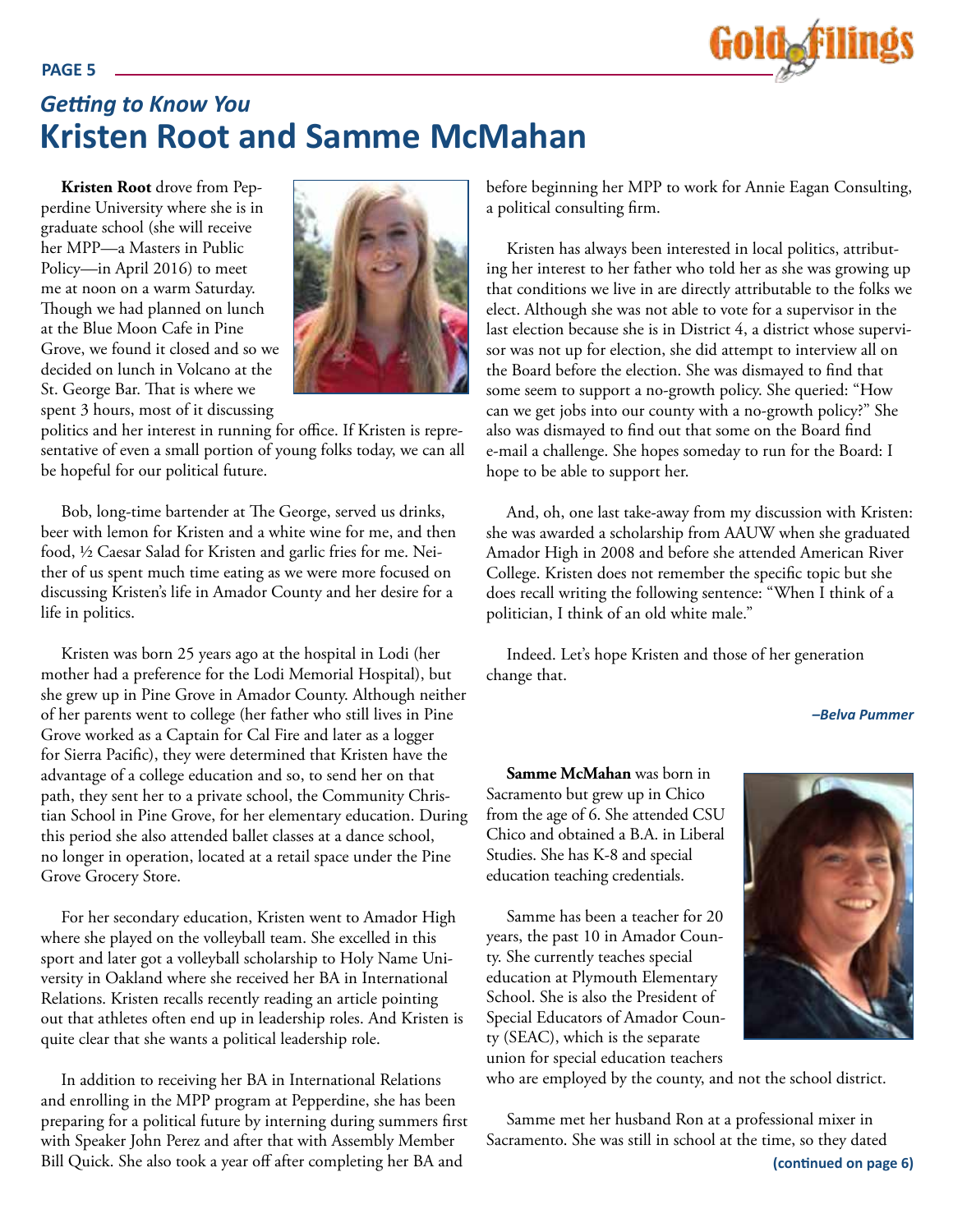# Goldaf

# **March Libations & Conversations Set**

Libations & Conversations is meeting on Wednesday, March 18, 5:30 – 6:30 p.m. at Provisions, 78 Main Street, Sutter Creek. Bonnie Krupp will be leading the discussion on "Do Women Contribute to the Gender Pay Gap?" Craft beer and red or white wine and non-alcoholic beverages are for sale by the glass. Come down and join the fun and bring a friend!

The L&C Committee: Lani Chapman, Bonnie Krupp, Suzanne Nicholson and Susan Staggs

# **Master Basketweaver to Give Presentation at Indian Grinding Rock State Park**

Indian Grinding Rock State Historic Park and the Chaw'se Association invite you to a presentation by basketweaver Jennifer Bates on Saturday, March 7, 2015, from 10 am to 12:30 pm. Indian Grinding Rock, Amador County's only state park, is located approximately ten miles from Jackson on Pine Grove – Volcano Road. The program is free with your paid admission to the park.

Jennifer Bates, founding board member of the California Indian Basketweavers Association, presently lives at the Tuolumne Rancheria. A life-long learner, this former Yosemite resident will share her experiences and knowledge of traditional methods of gathering about volunteering at Indian and processing raw materials, weaving technique, early village life, and preparation of native foods.

The program will include a brief introduction about the Volunteer Program at the park. It is only with the help of volunteers and the support of the Chaw'se Association that we can bring educational programs like this to the park for your enjoyment.

For more information Grinding Rock State Historic Park, the Chaw'se Association, or Jennifer Bates' presentation, contact the Museum office during regular hours (Friday through Monday, 209-296- 7488).



*Master Miwok basketweaver Jennifer Bates havesting native raw weaving materials.*

## **Getting to Know You**

#### **(continued from page 5)**

long distance for a year and a half before they got married. This is the second marriage for both, and this spring marks their 12th anniversary. They have two boys, Ian and Nolan, who are in 5th and 3rd grades and attend school in Sutter Creek. Samme spends a lot of her "free" time getting her boys to their various after-school activities, and at one point served as their Cub Scout den leader.

Samme enjoys reading contemporary fiction and watching movies. She would like to learn to play the piano if she could find the time and a good teacher! A more recent "obsession" of hers is researching her family lineage through ancestry.com. Being an only child of an only child has fueled her interest in finding out more about her family tree.

Vacation time for Samme and her family is hard to come by since her husband works graveyard as a stationary engineer/duty mechanic at Aerojet. However, she is looking forward to a 3-day family trip to Monterey in March, and she is going to make sure they hit all the highlights: the Aquarium, the Carmel Mission,

the Lighthouse, and maybe even Santa Cruz on the way home.

Another upcoming event that Samme is looking forward to is our AAUW Home Tour. She has always wanted to go to one, and this is her year! Samme and her family live in a house on Amador Road in Sutter Creek that was featured in an AAUW Home Tour in the 1980's. Of the changes made to the house since that time, Samme and her husband are proud to have installed solar panels and are seeing their investment pay for itself every day.

Samme was introduced to our local AAUW branch at the very first Libations & Conversations meeting in October of 2013. Her hectic schedule precluded her from joining for a while, but she signed up this fall and is happy to have found such an interesting group of women. Samme wants to be more involved in giving back to this community, and has a particular interest in science, technology, engineering and math (STEM) in education.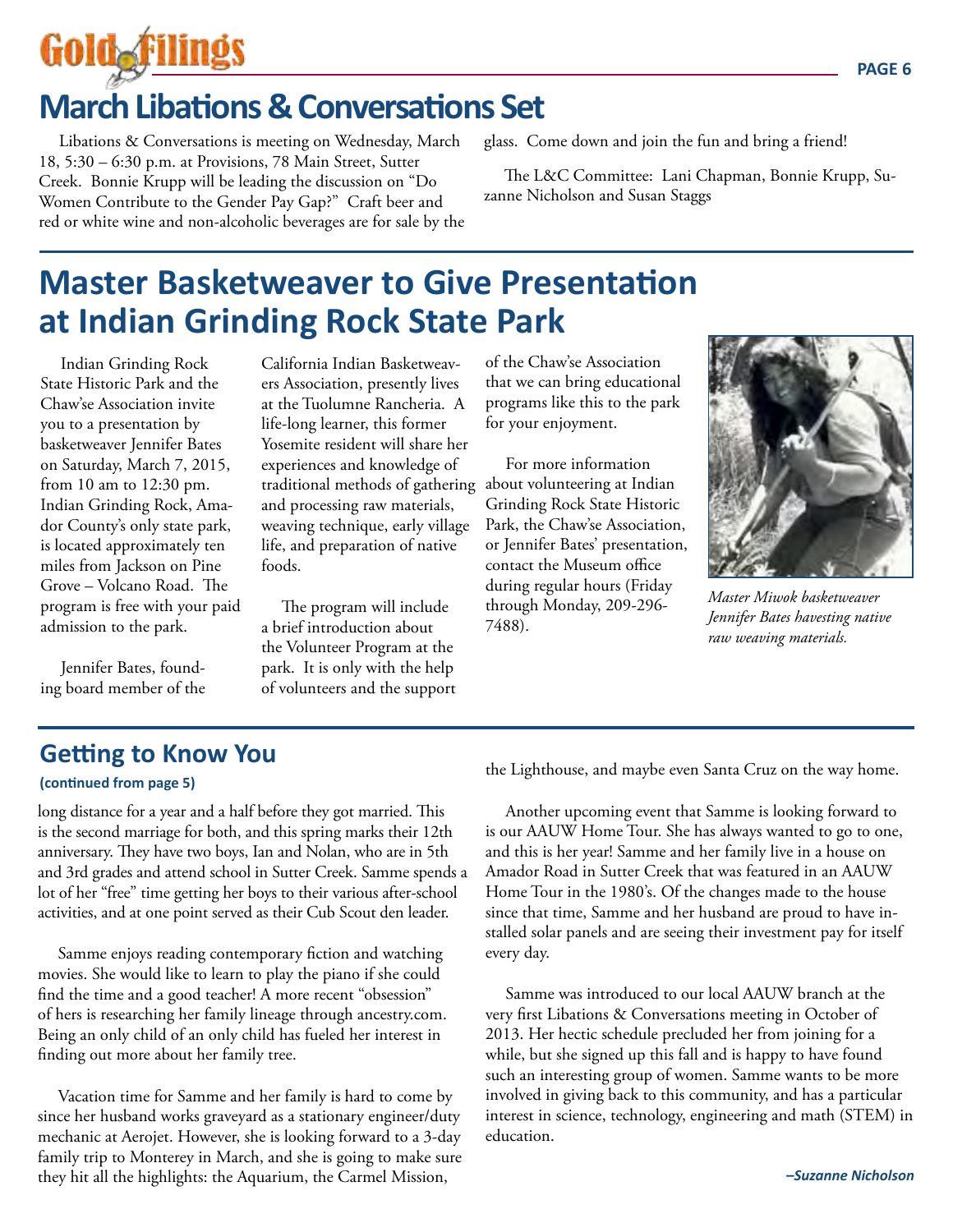

# **Equal Pay Day: Raising Awareness**

pril 14, 2015 is Equal Pay Day, the symbolic day when<br>women's earnings (78 cents to men's dollar) finally catch<br>up to men's earnings from the previous year. Achieving<br>pay equity is AAUW's most important Public Policy Prior women's earnings (78 cents to men's dollar) finally catch up to men's earnings from the previous year. Achieving pay equity is AAUW's most important Public Policy Priority. Below are excerpts from AAUW's publication T*he Simple Truth about the Gender Pay Gap*. The full report can be found at the AAUW National website along with much more information about the Pay Gap.

The Simple Truth about the Gender Pay Gap (AAUW 2007, updated March 2015)

#### *The Simple Truth about the Gender Pay Gap*

"Did you know that in 2013, women working full time in the United States typically were paid just 78 percent of what men were paid, a gap of 22 percent? The gap has narrowed since the 1970s, due largely to women's progress in education and workforce participation and to men's wages rising at a slower

rate. But progress has stalled in recent years, and the pay gap does not appear likely to go away on its own.

Between 1967 and 2012, the percentage of mothers who brought home at least a quarter of the family's earnings rose from less than a third (28 percent) to nearly two-thirds (63 percent). Families increasingly rely on women's wages to make ends meet. Equal pay is not simply a women's issue—it's a family issue.

Critics charge that pay differences between men and women are simply a matter of personal choices. AAUW addressed this argument in our 2012 report, Graduating to a Pay Gap: The Earnings of Women and Men One Year after College Graduation. Our analysis found that just one year after college graduation, women were paid 82 percent of what their similarly educated and experienced male counterparts were paid. An earlier report, Behind the Pay Gap (AAUW, 2007), found that 10 years after graduation, the pay gap widened, and women were paid



only 69 percent of what men were paid."

I encourage you to check out this and several other reports available on the AAUW National website (*www.aauw.org*). There is much more information on how career choices affect the Pay Gap, how women and men in the workplace are affected by the responsibilities of parenthood, how women of different demographics are affected and several other topics. The report also addresses the many things we as a Branch and as individuals can do to make a difference in our workplaces and in our community.

> *–Bonnie Krupp Public Policy Chair*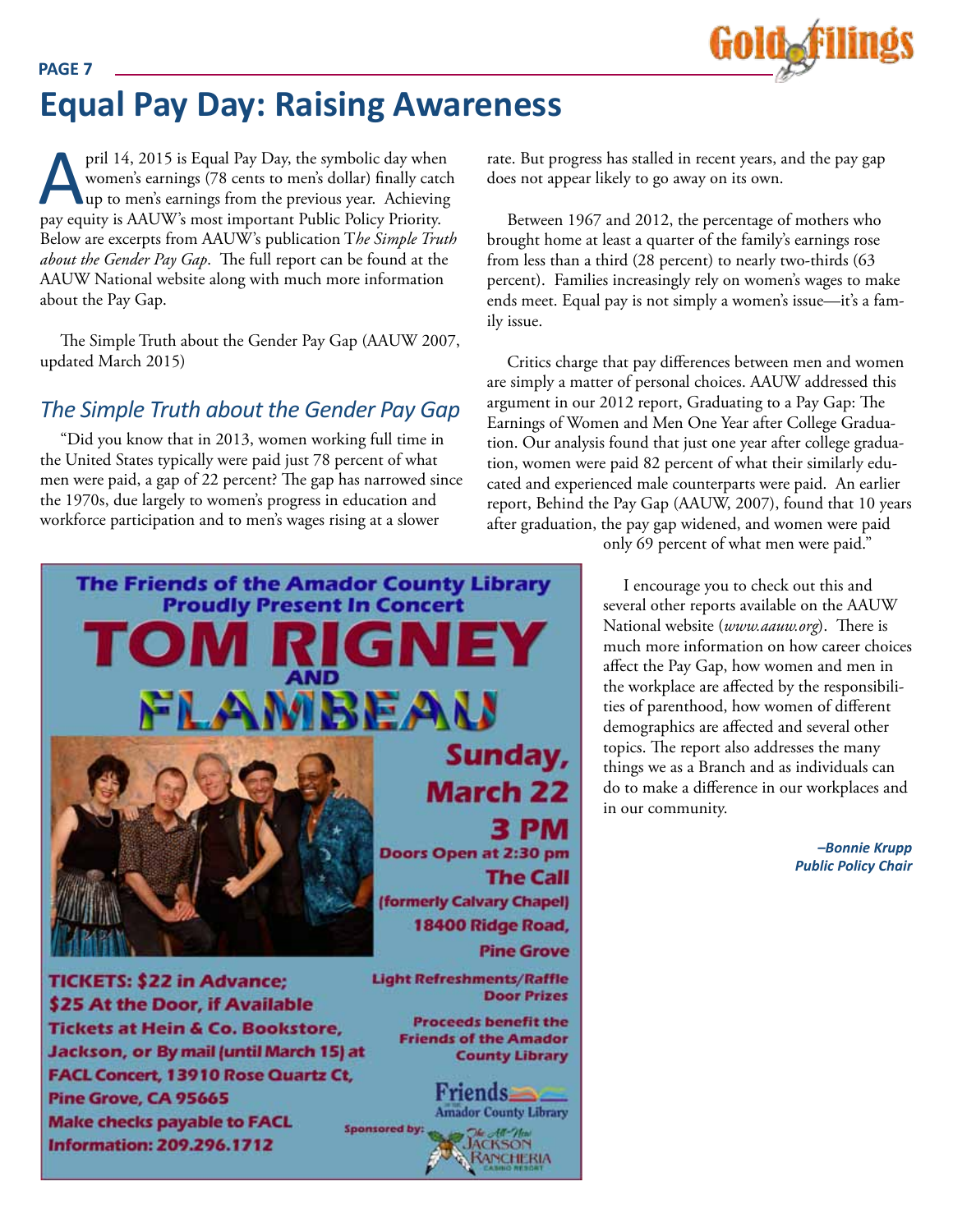

# **Special Interest Groups**

## **Afternoon Book Group**

Robin Stolk, Chair *robinfstolk@sbcglobal.net*

Join us for a thoughtful and friendly book discussion the 2nd Monday of each month at 2 p.m. We meet at members' homes to

discuss a book chosen from our yearly list compiled in September. Our list is a mix of fiction and nonfiction. New members are welcome. On March 9 we will be discussing *Peony* by Pearl S. Buck at the home of Dot Haislet. Contact Dot by email or phone if you'd like to join this discussion and contact Robin Stolk if you'd like to join the Afternoon Book Group.

## **Art in Action**

Charlene Unger, Chair *cux2@volcano.net*

We are a group whose members enjoy drawing and painting at each others' homes or various outdoor locations such as PiPi Valley, Bear River and Tabeau

Lake. We share information about art workshops and gallery exhibits. Art in Action group members are responsible for the Art Show at the Home Tour. Beginners are welcome. Lunch is always part of the day. Meetings are every 2nd & 4th Tuesday. Contact Charlene for information about the next meeting.

#### **Book Lovers & Page Turners**

Jackie Martinez, Chair *jackiemartinezm@aol.com*

We meet at 2 p.m. on the fourth Monday of each month (except December) at members' homes. We have great discussions about the books and how their themes and characters relate to our own lives and worlds. New members are welcome.



On March 23 we'll be discussing *The Light Between Oceans* by M.L. Stedman at the home of Norma King. If you'd like to join us, contact Norma.

#### **Cork & Fork**

Greta McElroy, Chair *gretamcw@coastside.net*

This group meets every other month with significant others to enjoy wine tasting and appetizers. Member's homes are the usual meeting place, but we sometimes gather at a winery tasting room or other

appropriate venue. Cork & Fork meets the 2nd Sunday except in May when we meet on the 3rd Sunday because of Mother's Day. The next meetings of Cork & Fork are Sunday March 8 for two of the groups and Sunday March 15 for the third group. For details about the March meetings or if you'd like to join the group, contact Greta McElroy.

#### **Garden Groupies**

Nancy Schuster, Chair *nancys@volcano.net*



Garden Groupies love plants and the beauty they add to our lives! No digging, raking or pruning is required –

just join us in visiting some very interesting places.

The Garden Group met in January to schedule our plans for the entire year. I think we came up with great destinations and we're all ready to get started. On Wednesday, March 18th the Garden Group will visit Daffodil Hill, one of Amador's treasures! This year due to the incredibly warm weather Daffodil Hill opened for its 75th season on Monday, February 23rd. The rule is that it opens when the hill reaches approximately 25% bloom and stays open until 25% of the flowers remain.We hope March 18 is in this window of opportunity, but you can call the recorded phone message at 296-7048 just to make sure. You are all welcome to join the Groupies on our monthly outings. If you're interested in going to Daffodil Hill, contact Nancy Schuster.

#### **Lunch Bunch**

Kelli Garcia, Chair *kgarciaod@hotmail.com*

Lunch Bunch meets the second Thursday of every month. We patronize new restaurants and local favorites. Each month a different hostess chooses the restaurant and makes the reservations.

Attendees pay for their own meals. New Lunch Bunchers are always welcome. This month we meet March 12 at Amador Vintage Market in Plymouth. RSVP by March 9 to Hostess Margie Guletz by phone or email. *guletz@comcast.net*



**MENU**